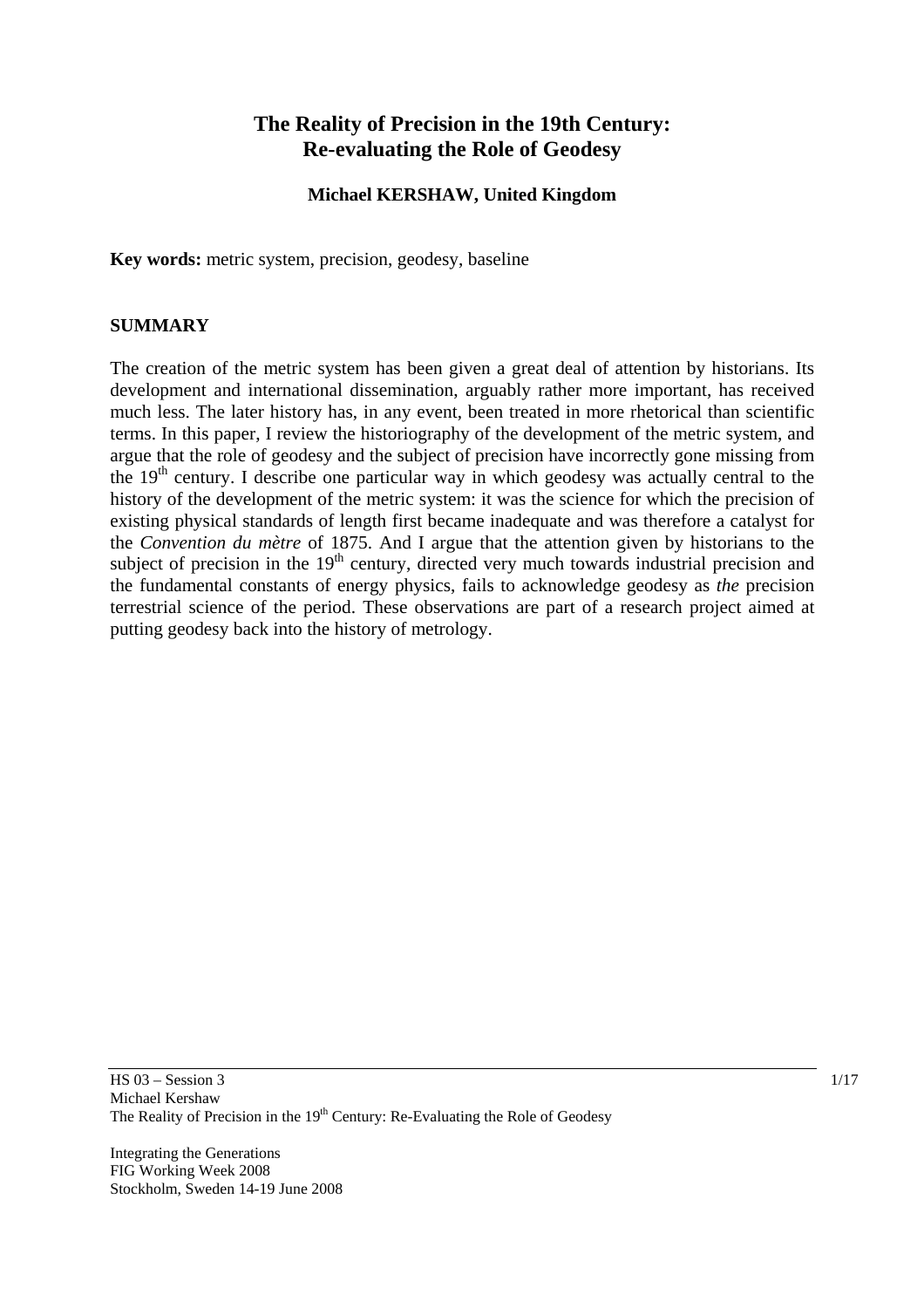# **The Reality of Precision in the 19th Century: Re-evaluating the Role of Geodesy**

## **Michael KERSHAW, United Kingdom**

# **1. METROLOGY AND GEODESY**

Geodesy and metrology have long been linked. The role of geodesy was clear to Charles-Édouard Guillaume (then deputy director of the *Bureau International des Poids et Mesures*) when he wrote the first paragraph of *La Convention du Mètre et le Bureau International des Poids et Mesures* in 1902: 'The classic geodetic measurements, undertaken at the initiative of the *Académie des Sciences*, made a powerful contribution to the progress of metrology'. But whilst historians link geodesy very closely to the creation of the metric system, they do so much less in relation to its development and international dissemination. I suggest that they have lost sight of Guillaume's important perspective.

In this paper, I review the historiography of the development of the metric system, and argue that historians of metrology have preferred discussion of the rhetoric of standardisation to the reality of precision. They have thus paid insufficient attention to the people and technologies that created that reality, and as a result the role of geodesy and the subject of precision have incorrectly 'gone missing'. In a new interpretation, I describe how progress in geodesy made it *the* precision terrestrial science of the  $19<sup>th</sup>$  century. It was the science for which the precision of existing physical standards of length first became inadequate, thus being a catalyst for the signing of the *Convention du Mètre* in 1875 and the creation of new metric lengths standards.<sup>[1](#page-1-0)</sup> This view of geodetic precision is necessarily a comparative one. I therefore review the historiography of the subject of precision in the  $19<sup>th</sup>$  century, which is directed very much towards industrial precision and the fundamental constants of energy physics, to justify the argument. These observations are one important part of a research project aimed at putting geodesy back into the history of metrology.

## **1.1 The creation of the metric system**

The definitive meter of French law, created in year VIII (1799), was characterised in two ways: as one ten-millionth part of the terrestrial meridian, measured from the North Pole to the Equator, and as the length of a particular bar of platinum, the *mètre des archives*. The first was a length based on nature, invariable and universal, yet incapable of direct

<span id="page-1-0"></span> $\overline{a}$ 1 This paper addresses the metric system. The history of the relationship between geodetic precision and British standards differs substantially. The imprecise national length standard of the  $18<sup>th</sup>$  century was destroyed in the 1830s and not finally replaced, in technologically much improved form, until the 1850s. The major geodetic surveys of England and India, which were completed by the 1850s, therefore used specific Ordnance Survey standards.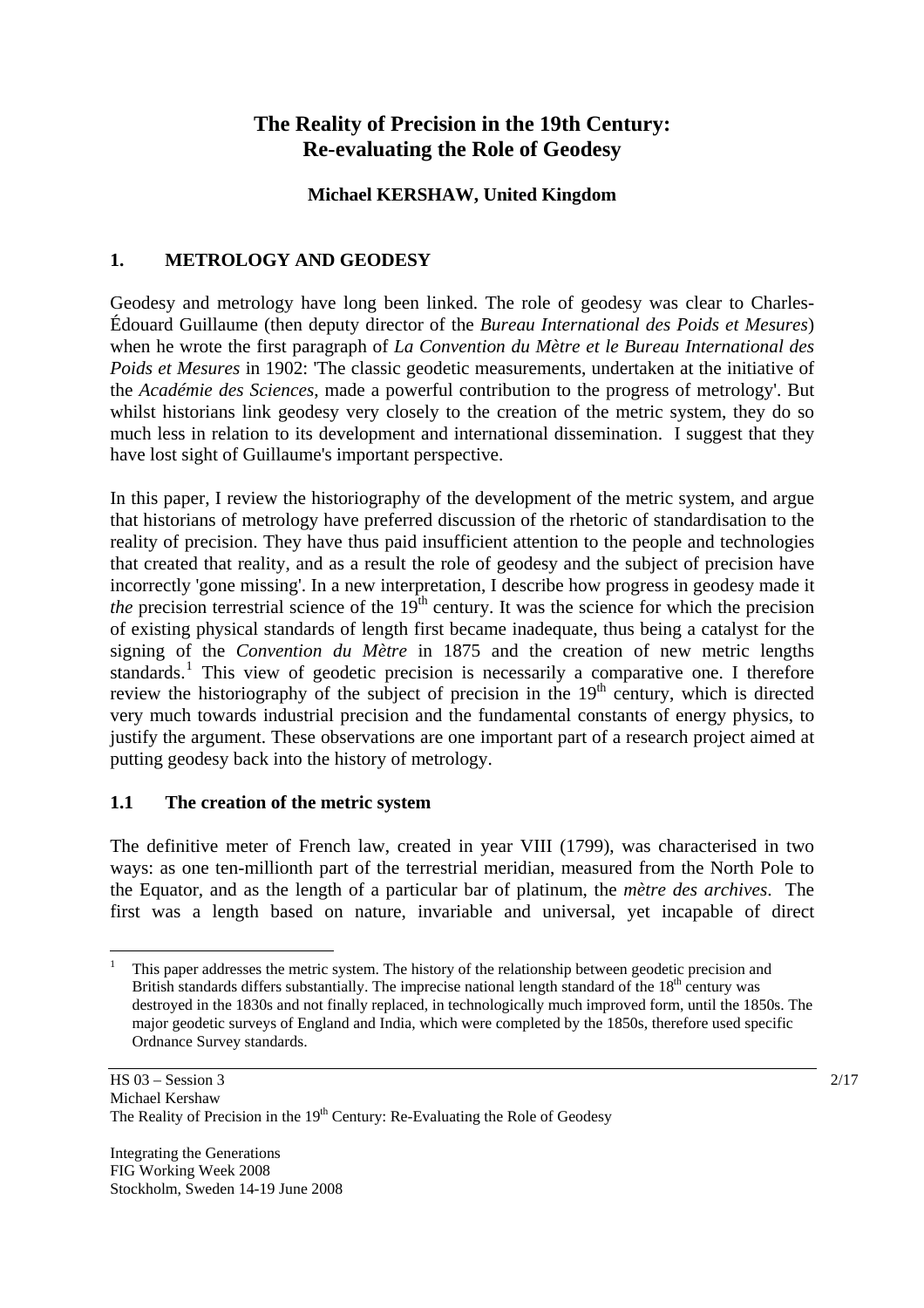measurement. The second was a usable artefact, capable of replication and comparison, yet not immutable. Histories of the creation of the metric system mirror, to a large extent, this contrast of the intangible and the tangible. We therefore see discussion, on the one hand, in philosophical and cultural terms and, on the other, in practical ones. Philosophically, historians have often addressed the correspondence between 'natural' metric measure and Enlightenment rationality, as well as the resolution of the competing natural philosophies of the 17th and 18th centuries. Examples include Favre's *Les Origines du Système Métrique*  (1931)*,* which explained how the philosophical importance of universal measure, and the practical importance of invariable measure, could only be achieved by trusting nature itself to provide the standard. The dispute between natural philosophies is summarised by Terrall in 'Representing the Earth's Shape: The Polemics surrounding Maupertuis's Expedition to Lapland' (1992). It was initiated by the different determinations of the flattening of the earth derived from Newton's universal gravitation and Huygen's plenum mechanics; and it was exacerbated by French attempts to explain by means of Cartesian vortices the prolate world that Cassini had (incorrectly) measured in the early 18<sup>th</sup> century. Cultural interpretations, arguing that systems of metrology are deeply embedded in society, started with Kula's *Measures and Men* (first published in Polish in 1970) and have been much followed by later authors. The issue of authority of metric standards has been addressed, too. Crosland's 'The Congress on Definitive Metric Standards, 1798-1799: The First International Scientific Conference?' (1969) explains how a number of foreign scientific representatives were assembled in Paris in 1798 to assist in the final definition of the meter. This, he argued, was a way in which France sought to enhance the validity and internationalise the acceptance of her new system.

In terms of the practical creation of the meter there is also an extensive literature. A triangulation from North to South of France, undertaken between 1792 and 1798, was the basis of its definition. It was described by one of the participants, Delambre, in his threevolume *Base du Système Métrique Décimal* (1806-1810), a work which is an exceptionally comprehensive record of the chronology, locations, apparatus, techniques, measurements and mathematics of the project. Later accounts, both French and Anglo-Saxon, draw heavily on Delambre: Morin's 'Notice Historique sur le Système Métrique' (1870), Bigourdan's *Le Système Métrique des Poids et Mesures* (1901) and Hallock and Wade's *Outlines of the Evolution of Weights and Measures and the Metric System* (1906) all fall in to this category. They are accounts which are shorter and more readable than Delambre, bringing the story up to date, but are not additive in any material respect in relation to the creation of the system. And the recent bicentenary of the creation of the metric system has produced two more popular books: Guedj's *Le mètre du monde* (2000) and Alder's *The Measure of All Things*  (2002) do not ignore the technical detail, but provide a more contextual view of the practical difficulties involved in a triangulation of France during the Revolution, the strained personal relations between the two surveyors, Méchain and Delambre, and the way in which the former struggled to cope with and explain inconsistencies in the results of his observations and computations.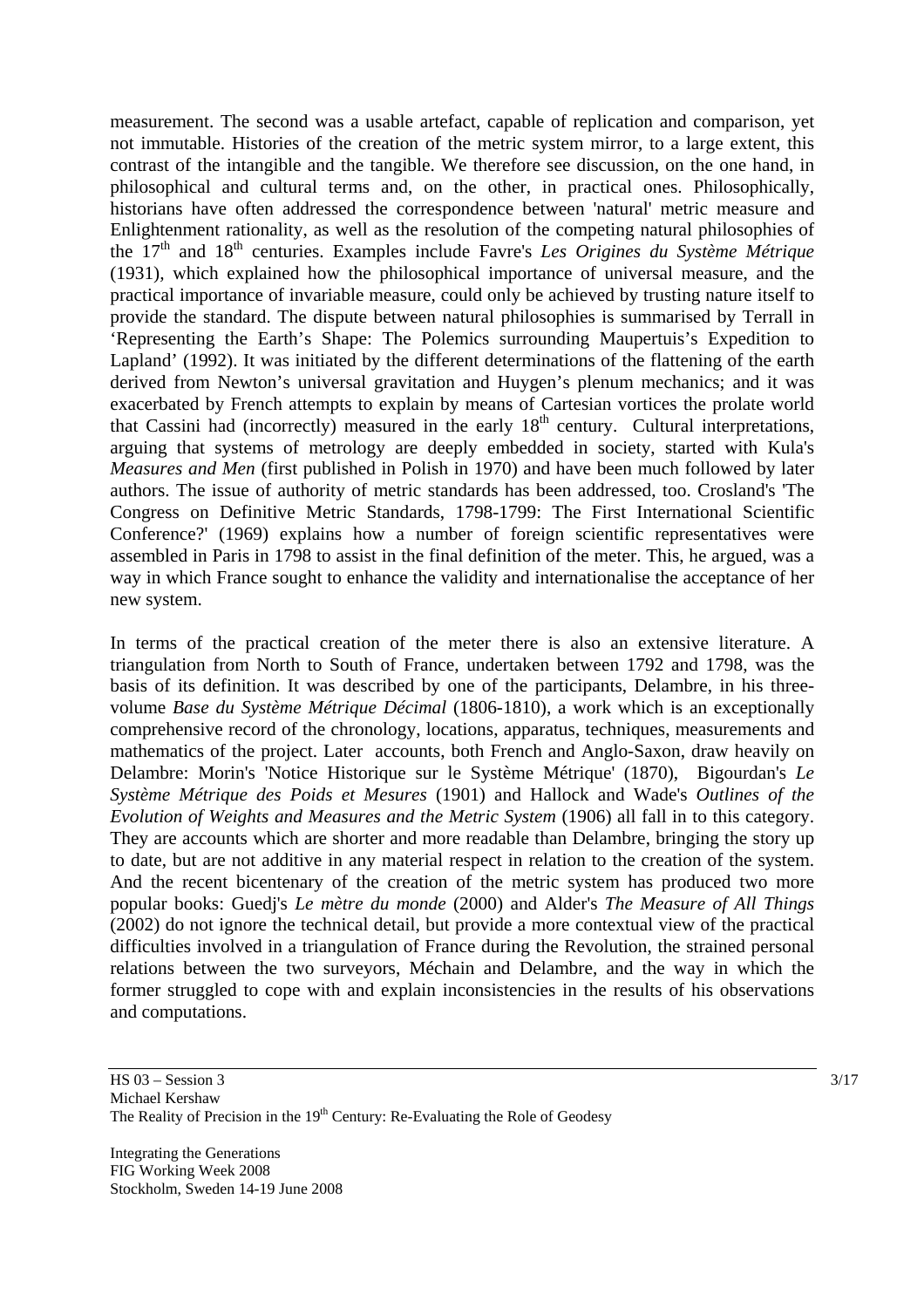#### **1.2 The Rhetoric of Standardisation**

Yet, when it comes to describing the later development of the metric system, it is the history of the intangible - the culture, rhetoric and politics of standardisation - which dominates. The subject of precision, the role of geodesy and even the *mètre des archives* itself largely fade from historical view for over 60 years. That view can be summarised as follows.

The metric system was initially largely a failure. On its legal imposition in France in 1793 (at this stage on the basis of a provisional meter) it was little adopted; from 1800 the old names of units were permitted to be used again, and a revised *système usuelle*, much more in harmony with the units of the *ancien regime*, endured from 1812 to 1840. Reasons that have been given for the initial failure include: politically, the instability in France in the early  $19<sup>th</sup>$ century and Napoleon's lack of enthusiasm for metric measure; practically, a failure to construct and distribute enough secondary standards and conversion tables; and culturally, the attachment to familiar measures and divisions thereof and the consequent opposition to change. Whilst the subject is addressed in the more factual histories of the metric system noted above, there are more recent cultural interpretations. Alder's 'A Revolution to Measure: the Political Economy of the Metric System in France' (1995) concentrates on the contemporary perception of the metric system as being part of a state-imposed tyranny of uniformity, representing a return in a different form to feudal metrological subjugation and therefore to be rejected ; Heilbron's 'The Measure of Enlightenment' (1990) explores the ways in which both old and new measures co-existed in the first decades of the  $19<sup>th</sup>$  century and how the acceptance of the metric system was related to the education of the population, inevitably slow, in decimal arithmetic.

It was the later  $19<sup>th</sup>$  century that saw the most rapid international propagation of the metric system. Historians generally identify a renewal of interest in standardisation with the Great Exhibition of 1851, at which the inconvenience of widespread metrological diversity was juxtaposed with a possible solution, a set of metric standards exhibited by the *Conservatoire des Arts et Métiers.* Then the frequent international gatherings of the period - such as the International Statistical Congress of 1853 in Brussels, the *Exposition Universelle* of 1855 in Paris, the International Statistical Congress of 1860 in London, the International Exhibition of 1862 in London, the International Postal Congress of 1863 in Berlin, the International Statistical Congress in Florence, the *Exposition Universelle* in Paris and the International Geodetic Association meeting in Berlin (all in 1867) - produced a powerful rhetoric in favour of standardisation and metrication. That rhetoric repeatedly contrasted the inconvenience of metrological diversity with the political, social and commercial advantages of universal adoption of the metric system, and was reinforced by The International Association for Obtaining a Uniform Decimal System of Measures, Weights and Coins, a pro-metric lobby group which by 1859 had members from fifteen countries.

The above rhetoric, it is argued, was combined with commercial and political circumstances which created an environment favourable to metrological reform. These included the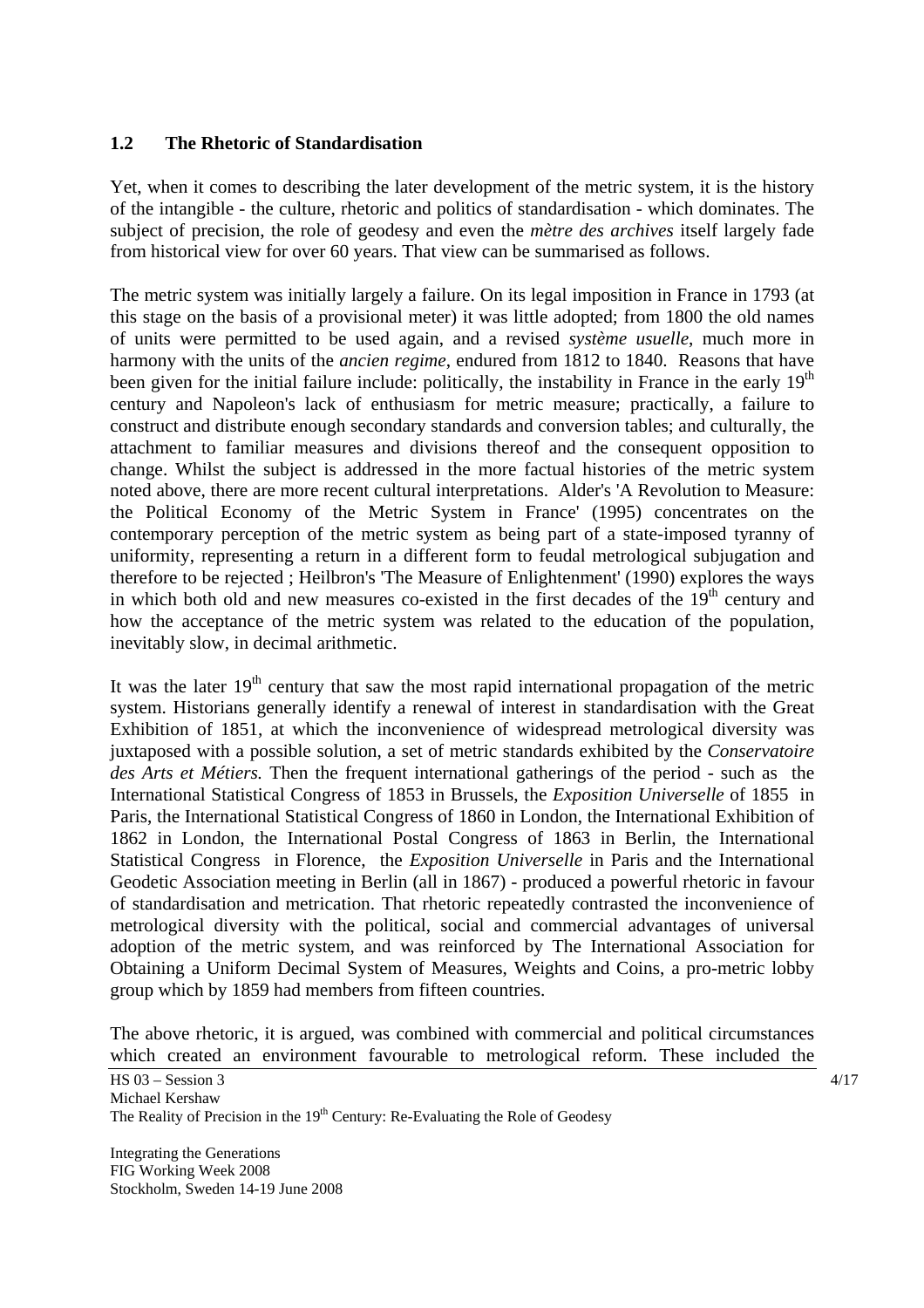expansion of the German *Zollverein* (customs union) in the 1850s; a free-trade treaty between England and France in 1860, the unification of Italy in 1861, the end of the American Civil War in 1865, and German unification in 1871, which together created a great momentum behind the metric movement. Even the United Kingdom and the United States legalised the use of the metric system in the 1860s, albeit on a permissive basis. By the early 1870s, France, Switzerland, the Netherlands, Italy, Spain, Portugal and Germany, together with a number of other European and Latin American countries, had adopted the metric system. The signing of the *Convention du Mètre* by nineteen nations in 1875 (establishing the *Bureau International des Poids et Mesures* for the creation and maintenance of a new physical standard to replace the *mètre des archives*) is then portrayed as of as much symbolic as practical importance: a natural result of this momentum of metric progress and an event which then contributed to its continuation.

This international propagation of the metric system has received less attention from historians than its creation. Cox's 'The Metric System: A quarter century of acceptance 1851-1876' (1958) is the most complete exposition of the argument set out above. The earlier accounts by Morin, Bigourdan and Hallock and Wade follow the rhetorical approach that Cox then expanded, although he dismissed them as 'typically brief and pedestrian'.<sup>[2](#page-4-0)</sup> He also correctly identified that these earlier accounts are mainly 'rehashes' of the remarks made by the British metric advocate Leoni Levi in his testimony before the Select Committee on Weights and Measures in 1862. Much of the argument can actually be seen earlier in the 'Narrative of the Origin and Formation of the International Association for Obtaining a Uniform Decimal System of Measures, Weights and Coins' (1856), by Yates. And this style of account is also reflected in more recent literature; Alder, for example, writes again of the importance of the international conferences and the 'Utopian dream' of international metrication.<sup>[3](#page-4-1)</sup> A final example of the inadequacies of the literature is Guedj's *Le mètre du monde* (2000): notwithstanding its titular reference to the world, this is almost entirely a history of the meter and metric system in France up to 1806. The next two centuries and the international propagation of the system are dealt with in a brief and superficial epilogue.

## **1.3 The Missing Role of Geodesy and Precision**

Whilst I believe that this history is inadequate in a number of ways, the one that I wish to address in this paper is the absence of any mention of precision. The *Convention du Mètre*  was as much a technical as a diplomatic agreement. The technical and scientific issues debated, sometimes with acrimony, over the years from the mid 1860s to the mid 1870s were diverse in nature and importance. There was disagreement whether (as was the German preference) the meter should be re-determined by new measurement of the length of the meridian or whether (as the French insisted) the *mètre des archives* was to be taken precisely as it was; whether the new meter standard should be end-measure or line-measure, different nations having different practices and preferences; of what material the new standard should

 $\overline{a}$ 

<sup>2</sup> Cox (1958), p. 360. 3

<span id="page-4-1"></span><span id="page-4-0"></span>HS  $03 -$  Session 3 5/17 Michael Kershaw The Reality of Precision in the  $19<sup>th</sup>$  Century: Re-Evaluating the Role of Geodesy Alder (2002), p. 350.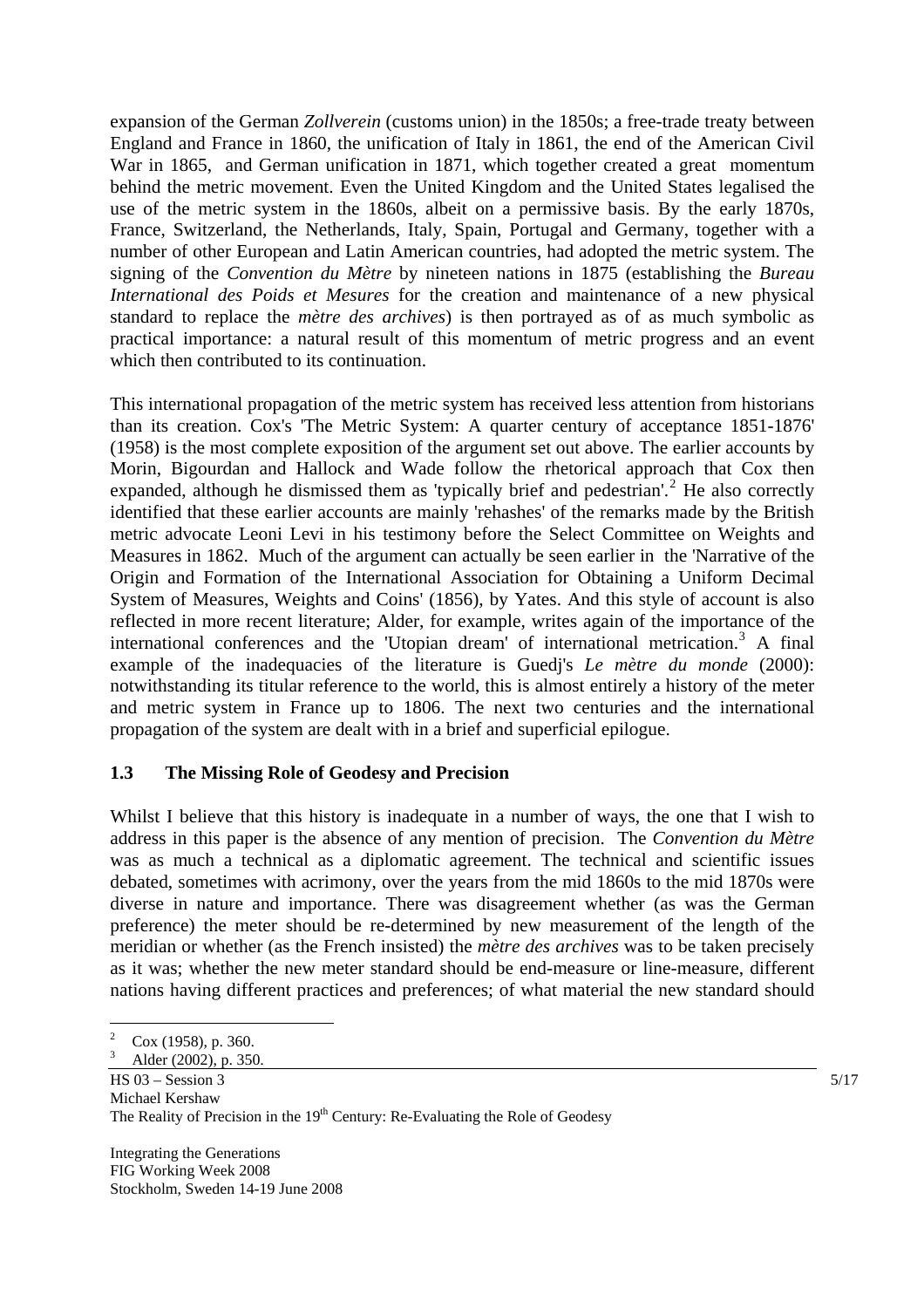be manufactured for best stability; what should be the profile of the standard bar, and how should it be supported; at what temperature the standard should be measured and how that temperature was to be determined; and which technologies of comparator were most appropriate.

The product - the new international prototype meter - was a line-standard of improved materials and profile, created with more precise comparator technology, with an institutional infrastructure to give it authority and ensure its effective replication and dissemination. The essentially arbitrary distance between two lines on this bar could be reproduced with a precision of the order of one part in 10 million.<sup>[4](#page-5-0)</sup> It was a very important artefact. Aside from underpinning legal metrology in the signatory countries to the *Convention du mètre*, it was the metrological basis for scientific precision globally during the decades of scientific progress that followed. In addition, it was the basis for industrial precision everywhere outside the Anglo-Saxon world, which itself found it a more precise foundation than the yard from the early  $20<sup>th</sup>$  century onwards.<sup>[5](#page-5-1)</sup> And it was the need for geodetic precision that was a significant catalyst for its creation.

# **2. GEODETIC PRECISION**

Baseline measurement is at the core of geodetic precision. My estimate is that precision of geodetic baseline measurement increased by about two orders of magnitude between the mid  $18<sup>th</sup>$  and mid  $19<sup>th</sup>$  centuries. At the beginning of this period, the practice of baseline measurement was essentially that of counting wooden rods laid end-to-end on the ground. Errors in repeatability of a measurement were of the order of 100 parts per million. This was, for example, the sort of result achieved by Cassini de Thury in his measurement of a number of bases in France in the 1740s. A century later there had been a huge increase in the scale of resources devoted to geodetic activity, and technology and techniques had been transformed: metal rods, constructed by scientific instrument makers, were used instead of wood; alignment and levelling were carried out with the utmost care; temperature measurement in the field and calibration against reliable physical length standards was given great attention; and formal error analysis, using new techniques of probability calculus, allowed different types of possible error to be analysed and combined. By the mid  $19<sup>th</sup>$  century, precision was of the order of 1 part per million. That increase in precision was enough to expose the inadequacies of the collection of length standards, and it was the geodesists who were the user group for whom existing standards first became inadequate.

A base measured at Madrilejos, near Madrid, in the 1850s demonstrated the state of the art. The reasons for this endeavour in precision geodesy were partly domestic, as the foundation of the first large scale topographical map of Spain. But they were also partly international, because France saw the opportunity to join the geodetic and cartographic work underway in

 $\frac{1}{4}$ Benoit (1900), p. 65.

<span id="page-5-1"></span><span id="page-5-0"></span><sup>5</sup> American units of length were, in principle, based on the meter from 1893. In practice, the inch came to be defined for industrial purposes in America and Britain on the basis of the meter during the early  $20<sup>th</sup>$  century, and the relationship was formalised by standards associations from the 1930s.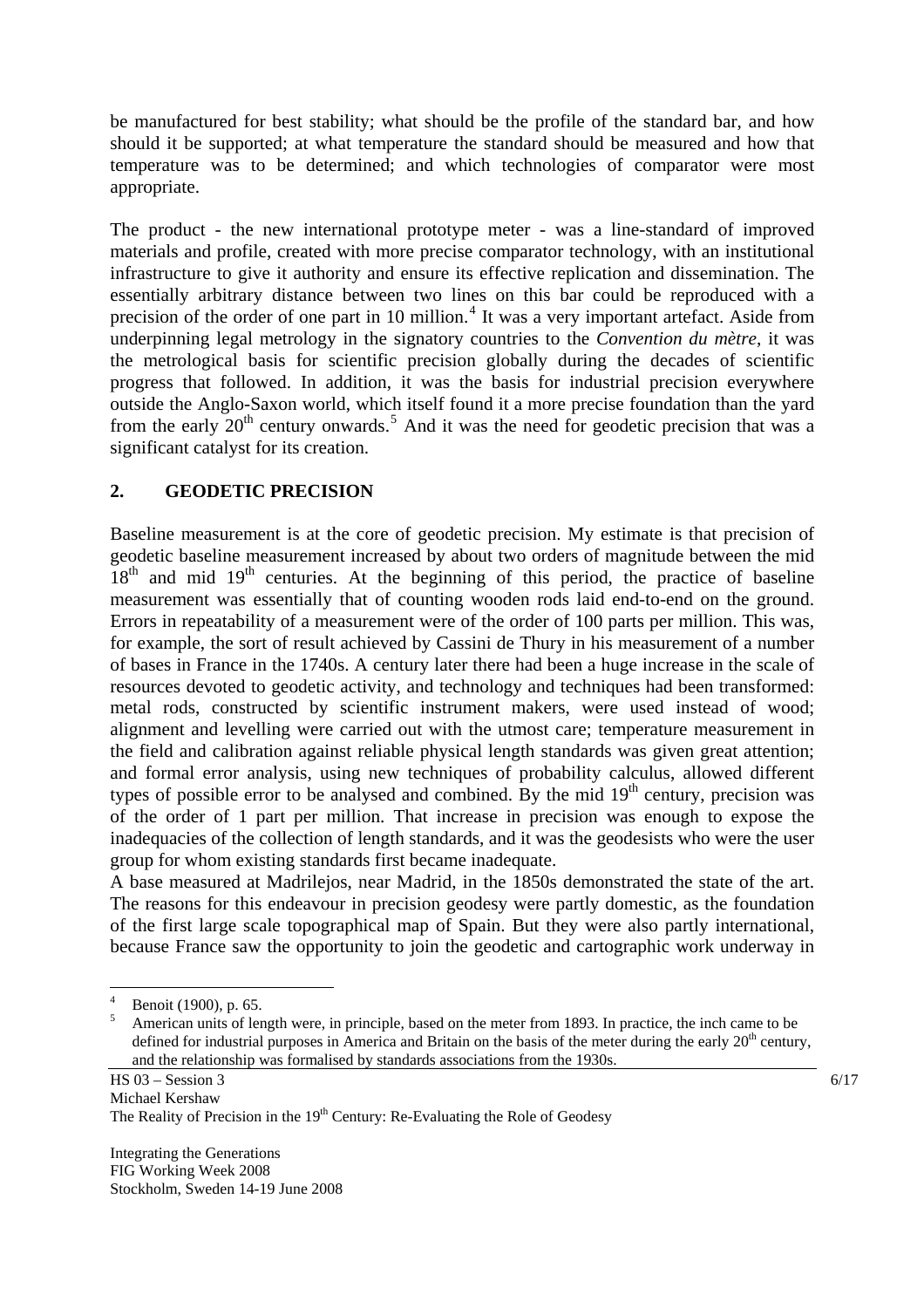Algeria to the French grid, and to combine the English, French and Spanish arcs to create a single long arc. The apparatus used in Spain was built by Brunner in Paris. The principle of its operation was somewhat different to most previous base apparatus in that it used a single four meter rod, moved forward sequentially, located at each end by a single micrometric microscope. It was, in effect, a complex collection of scientific instruments. The main rule was of platinum, forming a bi-metallic thermometer with one of copper, all supported by an iron bar. It was placed on two small wood tripods via metal supports which allowed adjustment by screw in three dimensions. At each end were placed larger wood tripods, which supported adjustable microscope stands, the latter also being used to hold the various telescopes and sights used for alignment and establishment of ground marks. The apparatus was slow and cumbersome. By fine adjustment of rod and microscope, the microscopes at each end of the rod had to be brought into coincidence with the engraved length marks, before the rod was moved forward to the next position along the base. A total of 4 microscope tripods were used, moved sequentially forward under cover of a large wooden shelter, each requiring precise positioning, alignment and levelling. Similar care was needed with the rod tripods and supports. Four officers and a troop of artillery were needed; twelve soldiers alone to move around the wooden shelter. Having decided on a long base of over 14km, divided into 5 sections, measurement took 78 days. The decision to create a triangulation network to cross-check the measurement of the individual sections added yet further time and complexity.<sup>[6](#page-6-0)</sup>

The apparatus was not just slow in the field. It took two years to build, and a description of the equipment and the work required in the laboratory to calibrate it extends to about 300 pages.[7](#page-6-1) Ibáñez gave credit not only to the makers, Brunner *père et fils*, but to a long list of distinguished scientific collaborators. The precautions taken were exceptional. For example, in order to ensure stability of the comparator apparatus used in Paris, foundations were excavated down to rock and stone pillars constructed thereupon; the mercury thermometers were marked not with divisions of equal length but with scales showing parts of equal capacity, to compensate for any minute deviation from true cylindrical form, and their calibration was carried out by Regnault, renowned for his experimental work in thermometry and calorimetry; experiments to establish dilation of the platinum and copper components of the rules were carried out in oil baths to ensure consistency of temperature and repeated 480 times in total. Finally, the Brunner bar was calibrated against a fundamental standard, the Borda module. This was the actual standard rod, named after its maker, used by Méchain and Delambre in the measure of the meridian that determined the meter. It was produced, with much formality and ceremony, and compared 120 times against the Brunner bar.

 $\overline{a}$ 

<span id="page-6-0"></span><sup>6</sup> See Ibáñez (1863), Chapter II, for a description of the use of the apparatus. Hirsch (1880) describes in more detail the complex choreography of the process, which when used in Switzerland needed a chief, 8 operators, 10 helpers and 30 to 40 more men to deal with transport, marks and signals, helped by an *ajusteur-mécanicien* to deal with maintenance and small repairs

<span id="page-6-1"></span> $\text{HS } 03 - \text{Session } 3$  7/17 Michael Kershaw The Reality of Precision in the  $19<sup>th</sup>$  Century: Re-Evaluating the Role of Geodesy 7 Ibáñez (1860).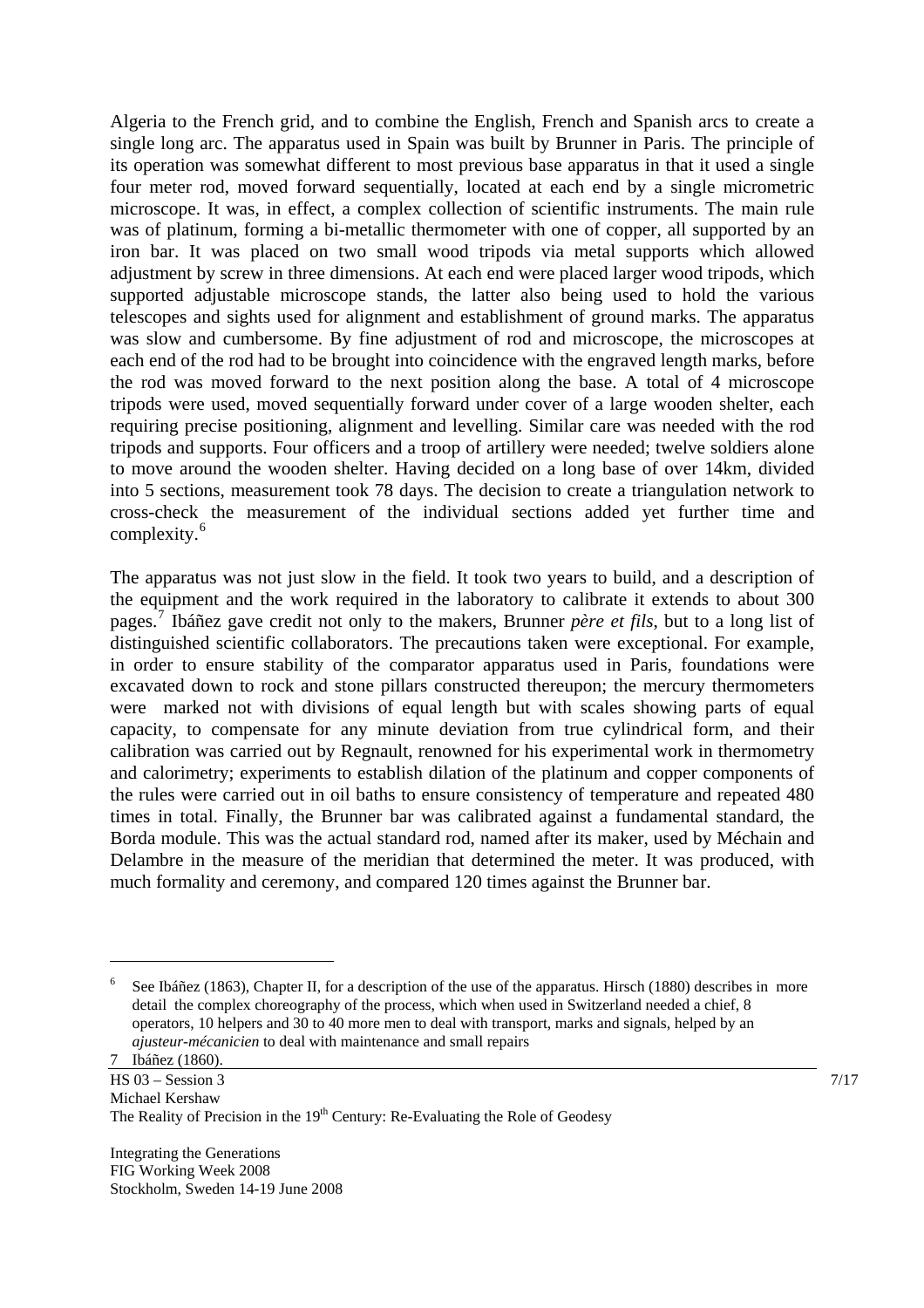#### **2.1 The Foundations of Precision**

Ibáñez concluded that his base measure had a probable error of 2.5mm in its 14 km, or about one fifth of a part per million. He was trained as a military engineer, not as a mathematician, and his analysis of error was not the most sophisticated. Indeed, in one respect I think it is quite wrong. <sup>[8](#page-7-0)</sup> But no-one quibbled at the time. A report to the *Académie* couldn't have been more fulsome, suggesting that the precision now reached represented a '*nec plus ultra* that it isn't possible, that it wouldn't even be useful, to exceed'.<sup>[9](#page-7-1)</sup> But it is essential to be clear about the foundation of the claim. Brunner had gone back as far as he could: the Borda module was the geodetic measure from which the meter had been created. It was *exactly* twice the length of the *toise de Pérou* (the artefact used in the French arc measurement of the 1730s) by definition, and that is how Brunner treated it. But he had to cope with two significant difficulties. The first was that the Borda module was used in end-measure, as had been the practice at the end of the  $18<sup>th</sup>$  century; his comparator apparatus, in contrast, used microscopes and line measure. Accordingly small platinum end-pieces, their faces 'polished with the greatest care' and engraved with lines, were used to enable the comparisons and to bridge the gap between toise and meter standards. The probable errors arising from measurement of the end pieces could, in a fashion, be included in the computation of overall probable error. The second was that the ends of the Borda module were now imperfect. Ibáñez noted:

'to observe in what state were the extremities, they were examined with strong magnifying lenses; pictures were recorded photographically, and sketches also made by hand, at a scale four times greater than life, of the inequalities and the small burrs that were noticeable...'<sup>[10](#page-7-2)</sup>

All Ibáñez could do, however, was record. This problem was beyond quantification. Yet if the Borda module were imperfect, the metric system had two additional and competing foundations, both also causing difficulty. The first was the meter itself, which whilst defined as a particular fraction of a toise was also represented by the *mètre des archives*. [11](#page-7-3) It had been America that had been the first major user of the meter for geodetic work. The US Coast Survey's length standard was its 'committee meter', an iron copy meter created in Paris around 1800. In 1867 the increasing precision of American geodesy demanded that it be re-calibrated and it was sent to Paris for comparison with the *mètre des archives*. At that time a thorough examination of the faces of the American standard showed that 'they both appear to have been slightly oxidised'.[12](#page-7-4) Much worse were flaws in *mètre des archives* itself: although France always defended its integrity*,* the reality was that its condition was suspect. Clearly visible,

 $\overline{a}$ 

<span id="page-7-0"></span><sup>8</sup> Ibáñez (1863), p. 117. He computed a probable error for the middle of the five sections measured, and extended that to the whole base using a least-squares formulation. That is incorrect because part of the error, that due to calibration against the standard rod, is systematic and therefore simply additive.

<span id="page-7-1"></span><sup>9</sup> Faye (1863), p. 374.

<span id="page-7-2"></span><sup>10</sup> Ibáñez (1860), p.139.

<span id="page-7-3"></span><sup>11</sup> The meter was defined as 443.296 *lignes* of the *toise de Pérou* (itself comprising 864 *lignes*) 12 Barnard (1867), p. 134.

<span id="page-7-4"></span> $\text{HS } 03 - \text{Session } 3$  8/17 Michael Kershaw The Reality of Precision in the  $19<sup>th</sup>$  Century: Re-Evaluating the Role of Geodesy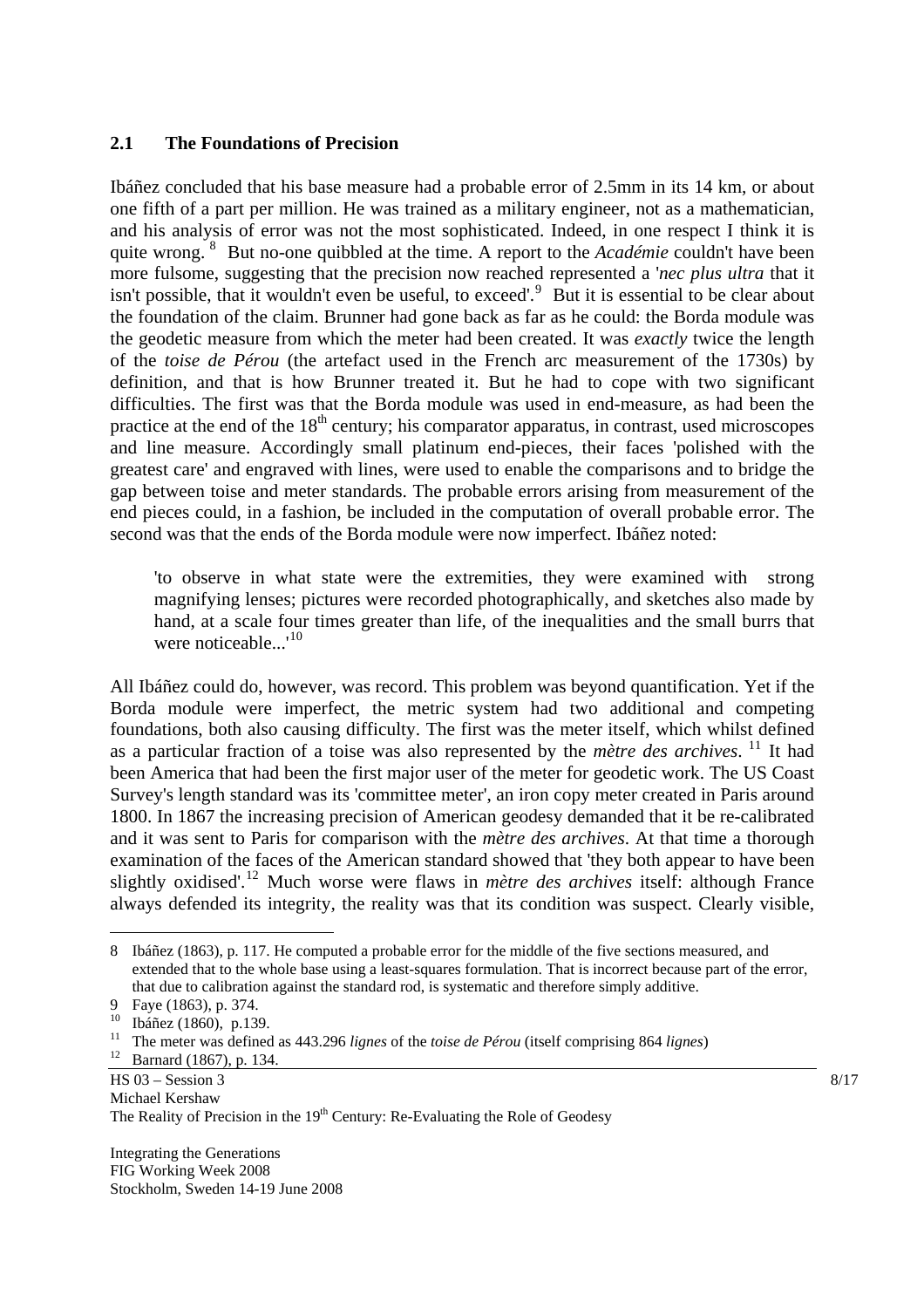the repeated use of comparators had left depressions up to  $1/100<sup>th</sup>$  of a millimeter deep in the ends, a potential error of 10 parts per million. $^{13}$  $^{13}$  $^{13}$ 

The second competing foundation was the *toise de Pérou* itself. The toise was proving to have great longevity as a unit, being the standard for most European geodetic work until the later 19<sup>th</sup> century. It was, after all, on the basis of the *toise de Pérou* that the Borda module and the *mètre des archives* were defined. Yet the *toise de Pérou* itself was not being used for calibration any more – indeed, its history, state of preservation and even continued existence in the  $19<sup>th</sup>$  century are the subject of much uncertainty.<sup>[14](#page-8-1)</sup> It was actually represented by a series of copies of variable precision. A typical example was that used by Struve in the measurement of baselines for his Russian arc. He relied on a certificate of 1821 by Arago, the French instrument maker, that 'his' toise was exactly equal to the *toise de Pérou*. But the comparator that had been used could only detect differences of  $1/200<sup>th</sup>$  of a millimetre, or about 2.5 parts per million.<sup>[15](#page-8-2)</sup>

## **2.2 The Limits of Precision**

The evidence is therefore clear that by the 1860s the increasing precision of the practice of baseline measurement was such that the claims to precision were undermined by the uncertainties in the underlying standards and their copies. The US Coast Survey was quite explicit:

'Whatever improvements may still be needed to be made in base measuring apparatus, this important point has been reached: that bases are measured at once with an accuracy ... of the same order with the comparisons between the actual standards and their copies used in measurements.<sup>[16](#page-8-3)</sup>

In other words, the foundations of the entire enterprise of precision geodesy were becoming inadequate. The potential problems were manifold: ambiguity through the existence of three underlying physical standards within or related to the metric system, the *toise de Pérou*, the Borda module and the *mètre des archives*; uncertainty, through damage to the ends of fundamental standards over the years and the possibility of change at the molecular level; variety, in an unstructured collection of subsidiary standards of various lengths and materials, and impracticality, because line-measure and end-measure standards co-existed and had to be compared. It was becoming nonsensical to claim precision in baseline measurement of fractions of a part per million, when the length standards in which they were quoted were uncertain to several parts per million. As a result, the geodesists were a catalyst for and

 $\overline{a}$ 

<span id="page-8-0"></span> $^{13}$  Bigourdan (1901), p. 284.

See Marquet (1988) for a discussion.

<span id="page-8-1"></span><sup>&</sup>lt;sup>15</sup> Struve (1857), pp. 36 and 74.

<span id="page-8-3"></span><span id="page-8-2"></span> $\text{HS } 03 - \text{Session } 3$  9/17 Michael Kershaw The Reality of Precision in the  $19<sup>th</sup>$  Century: Re-Evaluating the Role of Geodesy  $16$  Hunt (1854), p. 108.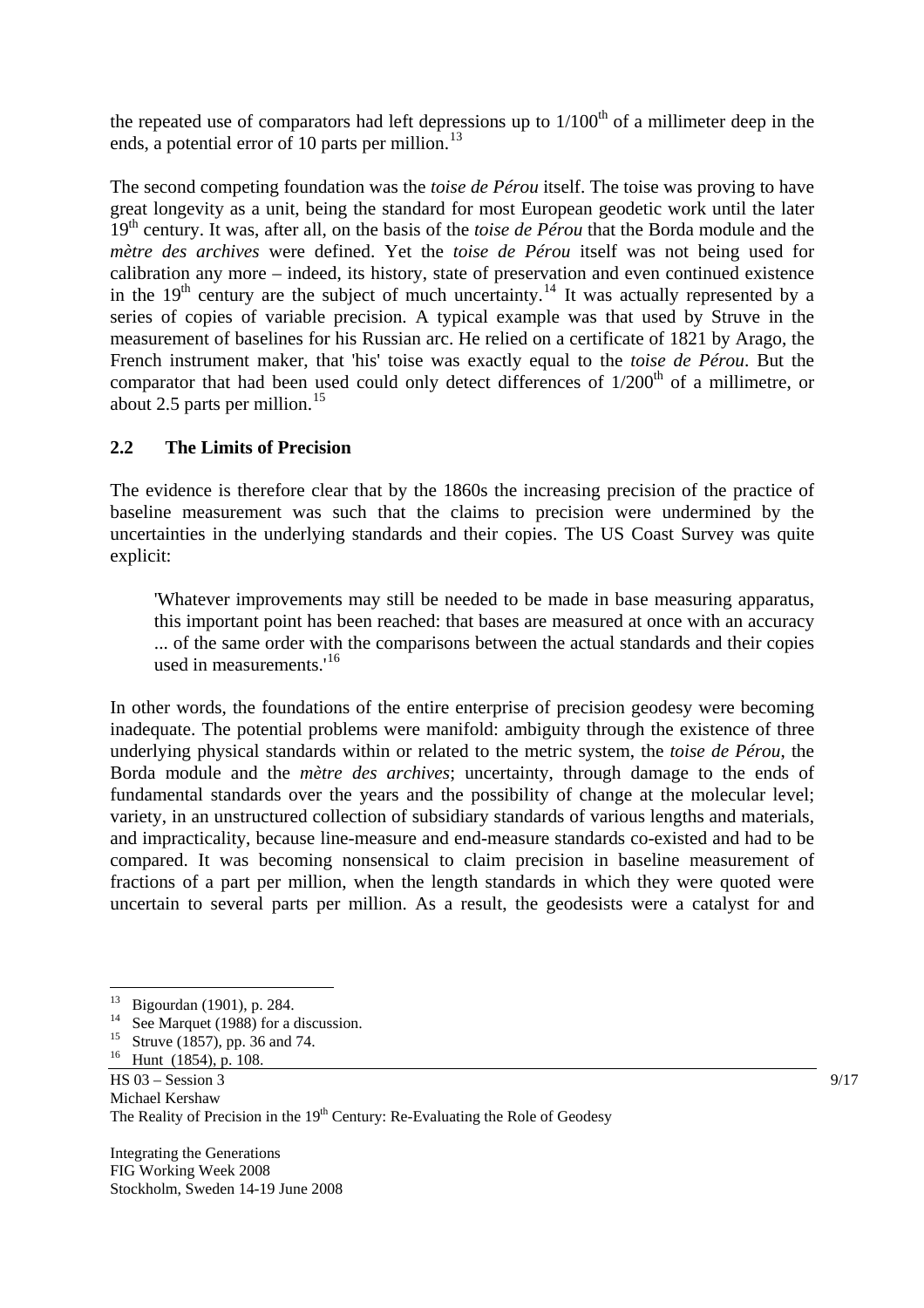played a major role in the *Convention du Mètre* of 1875, which led to the creation of the new international prototype meter. $17$ 

# **3. 19TH CENTURY PRECISION IN OTHER FIELDS**

In a wide body of literature, it is generally argued that the subject of industrial and scientific precision rose in importance in the  $18<sup>th</sup>$  century. Industrially, the introduction of interchangeable parts in military and, later, civilian products together with the gradual increase in mechanisation of production were important. Scientifically, the energy physics of the  $19<sup>th</sup>$  century, underpinned by precise experimental work in electricity and thermodynamics, required precision. A conventional assessment of the position for the second half of the  $19<sup>th</sup>$  century, by Iwan Rhys Morus, is to emphasise manufacturing and modern physics:

'Factories depended on finely measured, identical and interchangeable components just as laboratory physics depended on reliable, robust and universal constants.'[18](#page-9-1)

That statement is wrong in respect of both industry and laboratory. Morus does not use the words precision or accuracy, and paints an incomplete picture.

# **3.1 Industrial Precision**

Morus uses the terms 'finely measured' and 'identical and interchangeable', but these are not necessarily the same thing. To the extent that parts were being made interchangeable, this was often a result of the use of gauges rather than direct reference to a national or international length standard. The distinction is not always clearly made in the literature.

In a wide historiography, authors usually identify the first use of interchangeable manufacture on an industrial scale with the production of armaments in pre-revolutionary France, initially with the manufacture of artillery and later with the production of firearms. It is here that the important features of interchangeable manufacture - mechanisation, division of labour and the need for dimensional precision - clearly emerge. In the early  $19<sup>th</sup>$  century the French technologies found their way to America and were adopted by Eli Whitney in the manufacture of muskets. There has been debate as to what extent Whitney's factory production was interchangeable either in principle or in practice. More recent scholarship therefore puts much greater weight on the later contribution of the Federal armories at Springfield and Harpers Ferry, and of the private American armories, in developing 'armory practice' in the manufacture of small-arms. This involved the extensive use of pattern weapons together with sets of custom-made jigs and gauges in order to facilitate interchangeability, rather than reliance on dimensional accuracy. The way in which the techniques of armaments

<span id="page-9-0"></span><sup>17</sup> 17 The mechanisms through which this occurred, including that of the *Mitteleuropäische Gradmessung*, will be addressed in later research.<br>Morus (2005), p. 227.

<span id="page-9-1"></span> $\overline{HS\ 03} - \text{Session 3}$  10/17 Michael Kershaw The Reality of Precision in the  $19<sup>th</sup>$  Century: Re-Evaluating the Role of Geodesy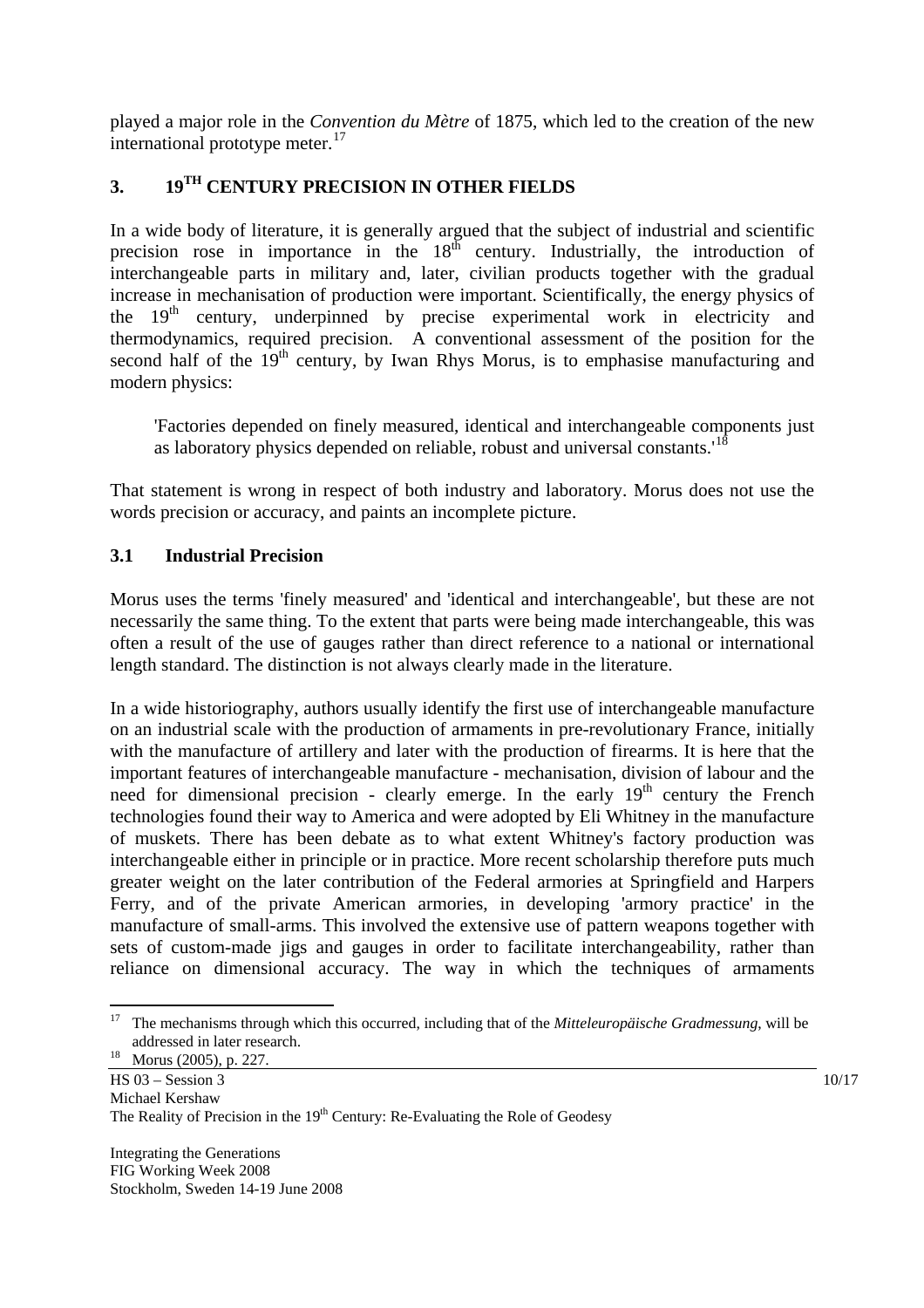manufacture extended into non-military fields, such as sewing machine and bicycle manufacture, during the course of the  $19<sup>th</sup>$  century, is covered by Hounshell in 'From the American System to Mass Production, 1800-1932'. But it is clear from this work that even proper interchangeability, let alone dimensional precision, was far from achieved in industry even by the later  $19<sup>th</sup>$  century, when extensive hand-finishing continued to be common. The historiography of industrial precision in  $19<sup>th</sup>$  century Britain is rather different, in that it tends to be told through the achievements of individuals. The emphasis is on the renowned British engineers, especially Maudslay, whose machine tools are said to have revolutionised mechanical engineering technique, and Whitworth, whose creation of true plane surfaces, manufacture of precise lead screws and promotion of standardisation and decimalisation are much repeated. The latter's mechanical achievements were exemplified by the 'Millionth Measuring Machine' shown at the Great Exhibition of 1851, which claimed to be able to detect a change in length of one millionth of an inch, but it was not very clear exactly what inch it was referring to. It was Whitworth's system of standard length gauges which underpinned his successes in standardization and precision, yet when these were first created in the 1830s, they were based on an improvised yard standard derived from the average of two commercial instrument makers' scales. Even thirty years later, there wasn't just one standard inch. The 1862 Report of the Select Committee on Weights and Measures gives some clues that variability in length standards was common. A Superintendent of the Royal Gun Factory at Woolwich, discussing precision in the manufacture of guns, explained how he obtained his standard:

'We have not gone to the fountain head for that. We consulted a good many of the gauges made by Mr. Whitworth. They are about the most correct of anything that has been attained in the country. I went also to one of the best houses in London for making measuring instruments, Messrs. Troughton and Simms; and having had from them some half dozen sets, took the average of all, and made an inch that way. After a great deal of trouble, I obtained what I thought was the inch. It is very difficult to say what a real inch is...'[19](#page-10-0)

That British industry relied on gauges rather than dimensional precision for many more years was confirmed by Richard Glazebrook, in a discussion of 'Metrology in the Industries' in 1919. We read, for example, his explanation that inconsistency in length standards caused problems in arms manufacture during the Boer War, and again during the first World War. Addressing difficulties in the manufacture of munitions in 1915:

'...the real standard was not the drawing or the figures - the dimensions - indicated in the drawing; in too many cases it was a set of gauges in some government department, and how near those gauges came to their nominal sizes was not known, with the result that the work first made was not interchangeable...<sup>'[20](#page-10-1)</sup>

 $\overline{a}$ 

<span id="page-10-0"></span>Report from the Select Committee on Weights and Measures (1862), p. 46.

<span id="page-10-1"></span> $\text{HS } 03 - \text{Session } 3$  11/17 Michael Kershaw The Reality of Precision in the  $19<sup>th</sup>$  Century: Re-Evaluating the Role of Geodesy 'Metrology in the Industries', p. 4.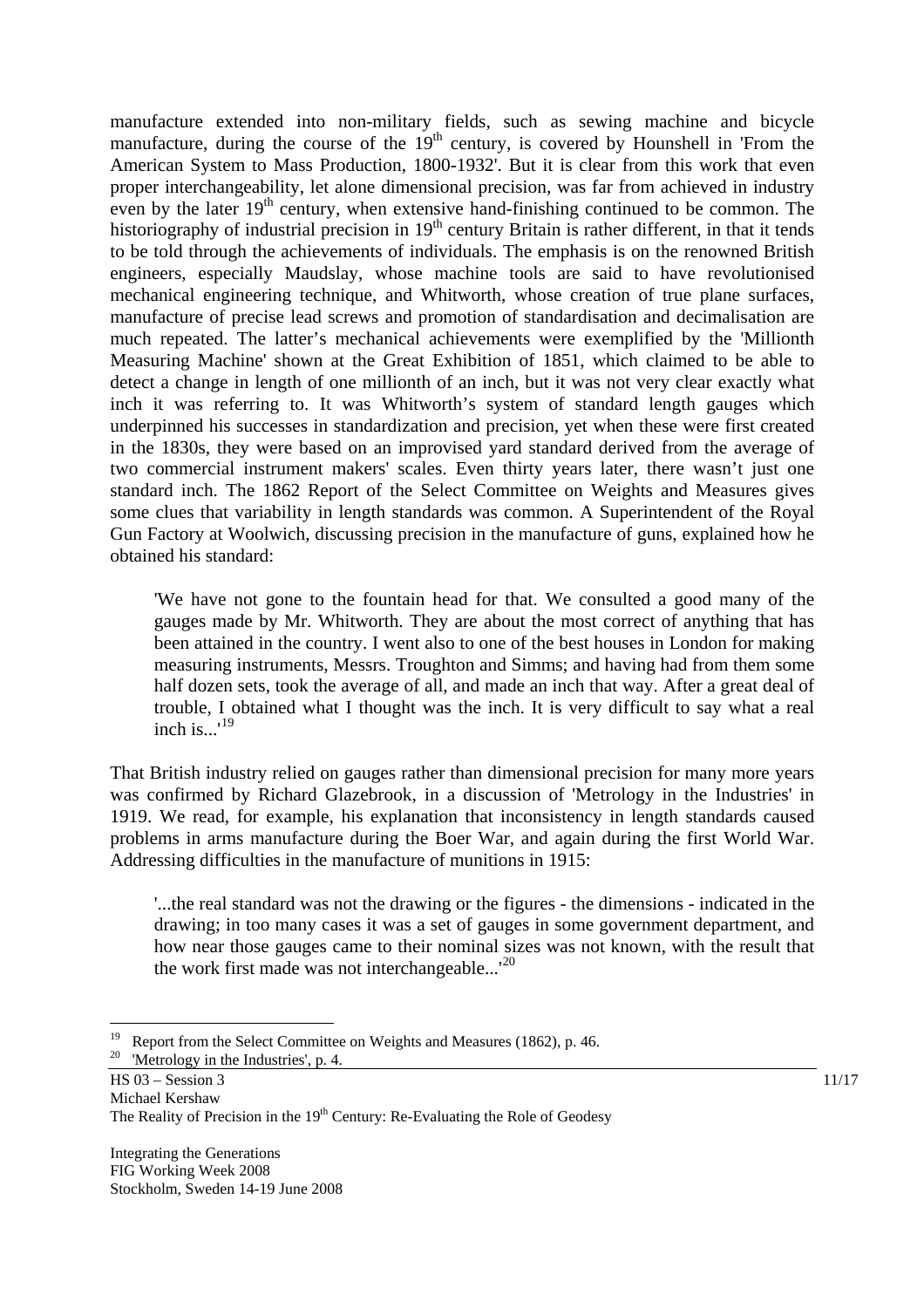The importance of an explicit linking of industrial precision to standards of length was first recognised in the United States in the late 1870s. From that time, increasing use was made of products defined by external standards, such as wires and sheet steel sold at standard gauges or screws made with standard threads. It was their growing use that stimulated real changes in metrological practice, including the development of measuring instruments of improved precision and suitable for factory use such as micrometers. These technologies of measurement could only be effective once they were explicitly linked to national physical standards of length. Pratt and Whitney were one company at the forefront of the work, and for them the challenge was described thus:

'Like Diogenes with his lamp, in search of an honest man, this company went to and fro in the land in search of a true inch, a true foot, or a true yard. They procured from different sources what they supposed were the most reliable standards of measurement, and found that none agreed. They had the same standards measured by what were considered the most reliable measuring machines and instruments in the country, and found that no two of these would measure the same standard alike.<sup> $21$ </sup>

Pratt and Whitney built a new comparator, which was calibrated by transfers from the copy standard yard in Washington and the *mètre des archives* in Paris, to provide an improved link between industrial measurement and the fundamental standards of length. But a more robust linkage required a new technology. This was provided by so-called Johansson gauges, a set of precision lapped gauges of a variety of thicknesses used additively to build up a required length, created in the early years of the  $20<sup>th</sup>$  century. They did not come into wide use until during and after the first World War, promoted in particular by the manufacture of munitions and Johansson's employment at Ford's Dearborn plant. In summary, the evidence is that industrial precision in the mid and late  $19<sup>th</sup>$  century had a somewhat tenuous linkage to fundamental length standards, quite unlike geodetic precision.

## **3.2 Laboratory Precision**

The idea of the 'reliable, robust and universal constant' is an old one in the history of measurement, reflected both in the oft-proposed 'seconds pendulum' and in the determination of the meter by meridian measure. It took on new importance with the energy physics of the  $19<sup>th</sup>$  century, through the basic electrostatic and electromagnetic constants and their ratio - the speed of light. In 1960 the *mètre des archives* was finally superseded and length finally came to be defined absolutely, first by the wavelength of a particular frequency of light and then via the speed of light. But indirect and direct determinations of the wavelength and speed of light were well underway a century before.

The use of the wavelength of light to measure length was practical by the 1860s, when Fizeau had used interference phenomena to determine expansion coefficients, but such techniques were not practical for the meter standard as a whole. Real progress was not made until

 $\overline{a}$ 

<span id="page-11-0"></span><sup>&</sup>lt;sup>21</sup> Bond (1887), p. 67.

HS 03 – Session 3 12/17 Michael Kershaw The Reality of Precision in the 19<sup>th</sup> Century: Re-Evaluating the Role of Geodesy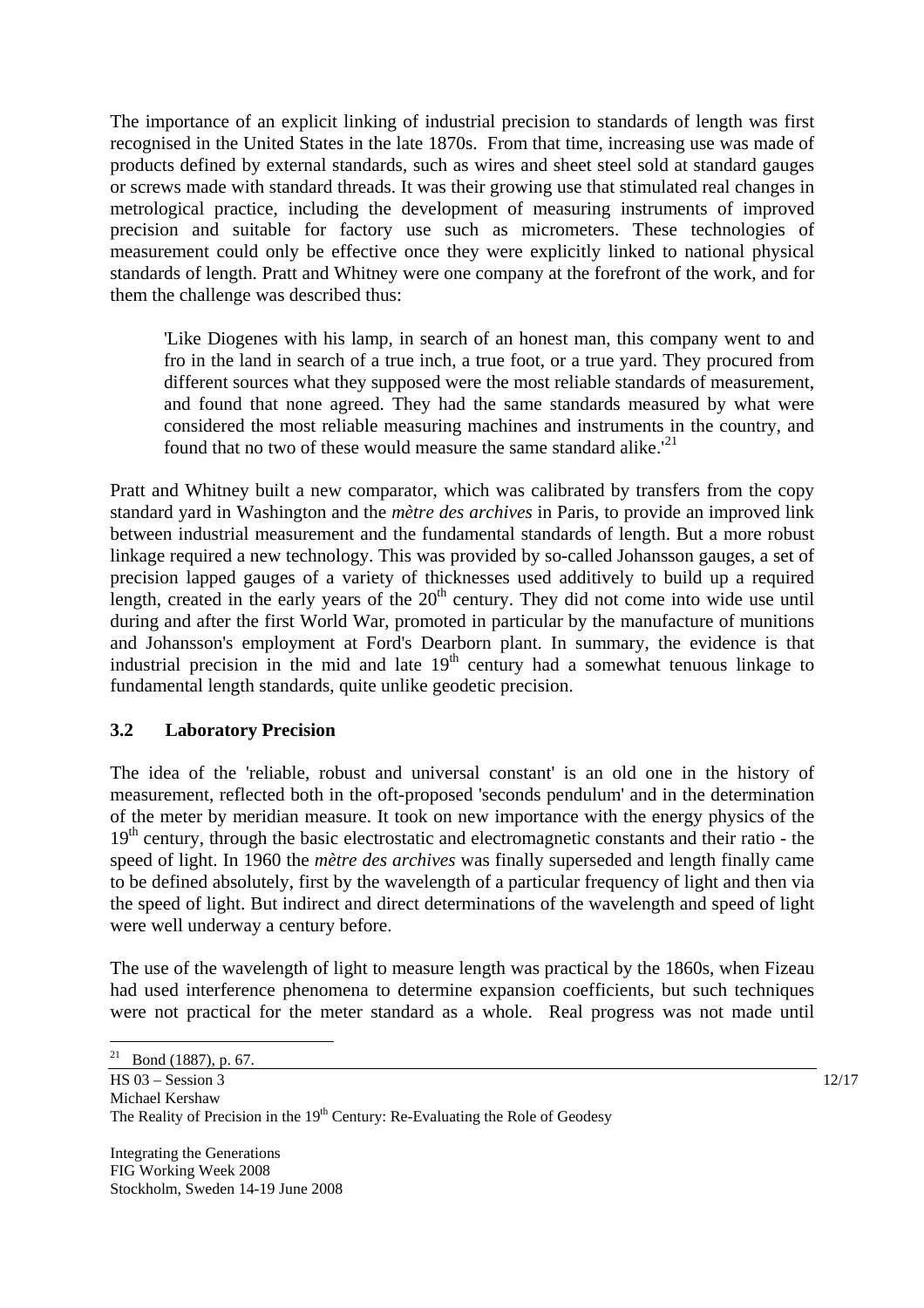the1890s, based on the then well established American capabilities in precision engineering and Michelson's development of the interferometer. He 'measured' the *mètre des archives* in terms of the wavelength of cadmium light. The process, involving repetition with small intermediate standards, was exceptionally difficult and took a year to complete.<sup>[22](#page-12-0)</sup> This was, however, experimental rather than definitional metrology. Much further work was needed over decades to develop improved interferometers and to choose the optimum isotope for light emission. If the nature of the successor technology to the physical length standard was clear, that succession was something for the  $20<sup>th</sup>$  rather than  $19<sup>th</sup>$  century. As Benoit wrote in 1900, 'I am persuaded that our descendants will do better than us, but in all probability they will do it differently'.<sup>[23](#page-12-1)</sup>

It is the speed of light which is currently used as the basis of our definition of the meter*.* But again, notwithstanding the fact the first successful terrestrial measure was made in 1849, precision in the  $19<sup>th</sup>$  century was limited to orders of magnitude less than that of geodetic length measurement. The primacy of the latter well in to the  $20<sup>th</sup>$  century is evidenced by Michelson's 'Measurement of the Velocity of Light between Mount Wilson and Mount San Antonio' (1927). In what was intended as the most accurate determination yet of the speed of light, a 35km distance between two peaks was measured by the US Coast and Geodetic Survey using traditional baseline and triangulation methods. They claimed that 'the length of this line has been determined with greater accuracy than that of any other line of triangulation in this or any other country', with a probable error of less than 2 parts per million.<sup>[24](#page-12-2)</sup> Michelson's elaborate experimental procedure, which used pneumatically powered rotating mirrors and stroboscopic timing, showed differences between the highest and lowest determinations of the speed of light of a hundred times that.<sup>[25](#page-12-3)</sup>

The indirect determination of the speed of light by the related electromagnetic constants is more multi-faceted. The major part of the history is reflected in the extensive literature on standardisation of electrical units, which is summarised in my 'The International Electrical Units – A failure in standardisation?' (2007). This type of precision in the 19<sup>th</sup> century was also orders of magnitude worse than in geodetic length measurement: the original BA resistance unit of the 1850s was 2 per cent adrift from absolute measure, the difference being in effect an error in the speed of light. A flavour of the nature of experimental precision of the 1860s is given by this description of the measurement of the length of the wire in a spinning coil apparatus used to determine absolute measures of resistance:

' At the conclusion of the experiments, the wire to be measured was uncoiled in the Museum at King's College and lay in awkward bends on the planked floor ... a joint between the planks was found where the opening was just sufficient to hold the wire

 $\overline{a}$ 

<span id="page-12-0"></span><sup>&</sup>lt;sup>22</sup> Michelson (1903), p.104.<br><sup>23</sup> Parasit (1909), p.77 max to

<span id="page-12-1"></span><sup>&</sup>lt;sup>23</sup> Benoit (1900), p.77, my translation.<br><sup>24</sup> Boyie (1937), p. 16

<span id="page-12-3"></span><span id="page-12-2"></span><sup>&</sup>lt;sup>24</sup> Bowie (1927), p. 16.<br><sup>25</sup> Michelson (1927), p.

Michelson (1927), p. 12.

 $\text{HS } 03 - \text{Session } 3$  13/17 Michael Kershaw The Reality of Precision in the  $19<sup>th</sup>$  Century: Re-Evaluating the Role of Geodesy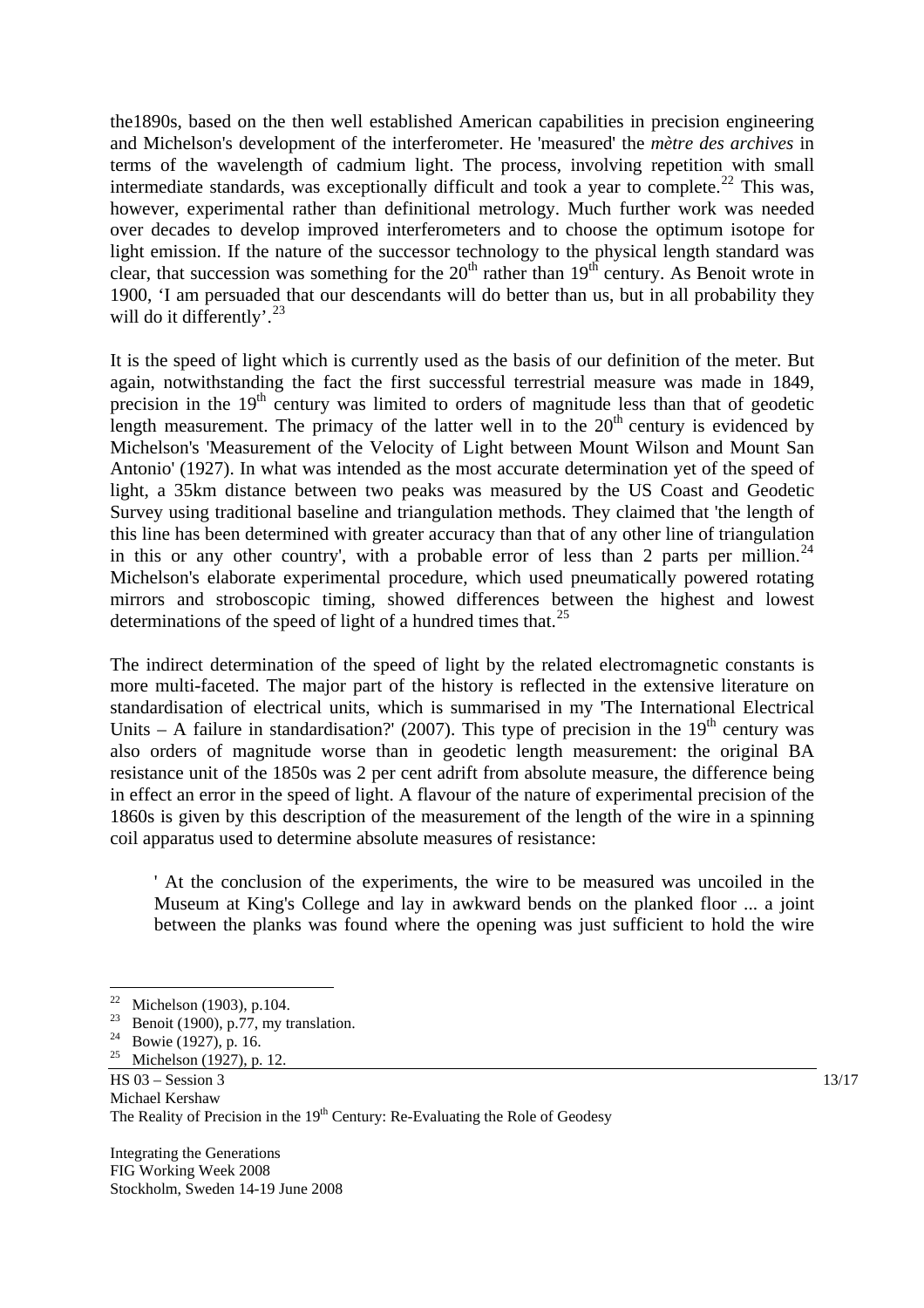when pushed in this little groove. Held in this way, the wire when measured was quite straight...<sup>'[26](#page-13-0)</sup>

This rough and ready approach is in stark contrast to the attention to detail demonstrated by Ibáñez at about the same time: he took four years of preparation and measurement to determine a baseline with a probable error of less than one part in one million. Even decades later, the international electrical units (which lasted from 1893 to1948) were adrift from absolute measure by a few hundred parts per million. I think it is quite clear that the constants of physics were not, even in the early  $20<sup>th</sup>$  century, reliable, robust, or universal. Their values were still in a comparatively early stage of exploration, and the precision with which they could be determined was very materially less than the standards of length through which they were quantified.

# **4. CONCLUSION**

To summarise, I believe that the existing historiography of the development of the metric system places undue emphasis on rhetoric and politics. The reality was that there was an important user group, the geodesists, at the forefront of improvements in precision measurement. It was only for geodesists that precision of the order of one part per million or better was important by the mid  $19<sup>th</sup>$  century. It was thus for them, and not industrialists or physicists, for whom the inadequacies of existing length standards first became apparent. The requirements of geodesy were therefore an important catalyst for the signature of the *Convention du mètre* and the creation of the new international prototype meter, an artefact of considerable metrological importance. That conclusion is one important aspect of my work of putting geodesy back into the history of 19<sup>th</sup> century metrology. It will be expanded in further research, which will address the influence of geodesy on standardisation of units of length, and the institutional mechanisms through which geodesy informed metrology.

 $\overline{HS\ 03} - \text{Session 3}$  14/17 Michael Kershaw The Reality of Precision in the  $19<sup>th</sup>$  Century: Re-Evaluating the Role of Geodesy

Integrating the Generations FIG Working Week 2008 Stockholm, Sweden 14-19 June 2008

 $\overline{a}$ 

<span id="page-13-0"></span><sup>26</sup> BAAS Reports of the Electrical Standards Committee (1913), p. 73.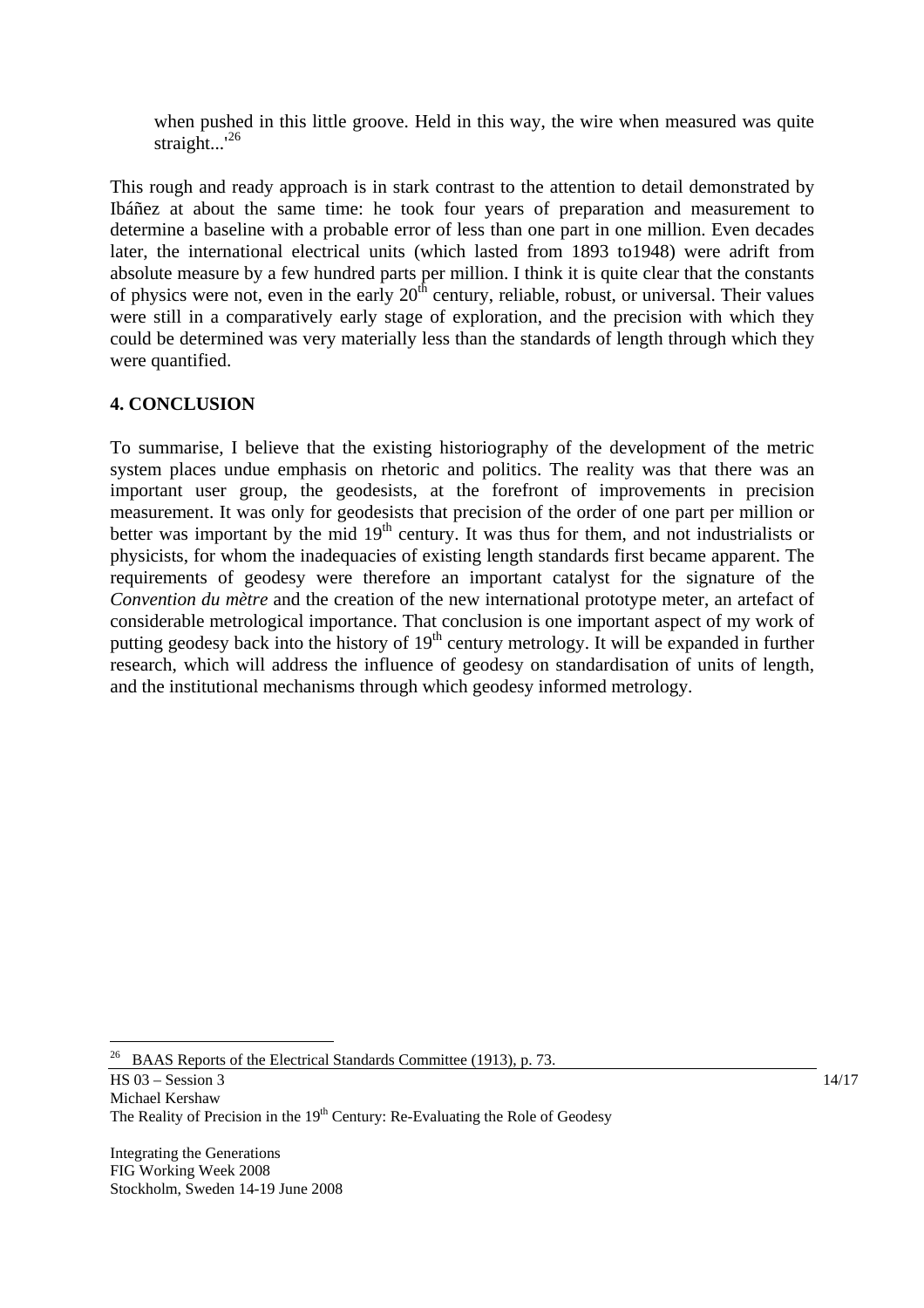#### **BIOGRAPHICAL NOTES**

**Michael Kershaw** read Engineering at Cambridge University**.** He was awarded an MSc from the Centre for the History of Science, Technology and Medicine at Imperial College, London, in 2005. He is currently undertaking research for a PhD at Imperial College in the fields of metrology, standardisation and precision from the  $18<sup>th</sup>$  to the  $20<sup>th</sup>$  centuries

## **CONTACTS**

Michael Kershaw 609 Spice Quay Shad Thames London SE1 2YL UNITED KINGDOM Email: [michaelkershaw@btopenworld.com](mailto:michaelkershaw@btopenworld.com)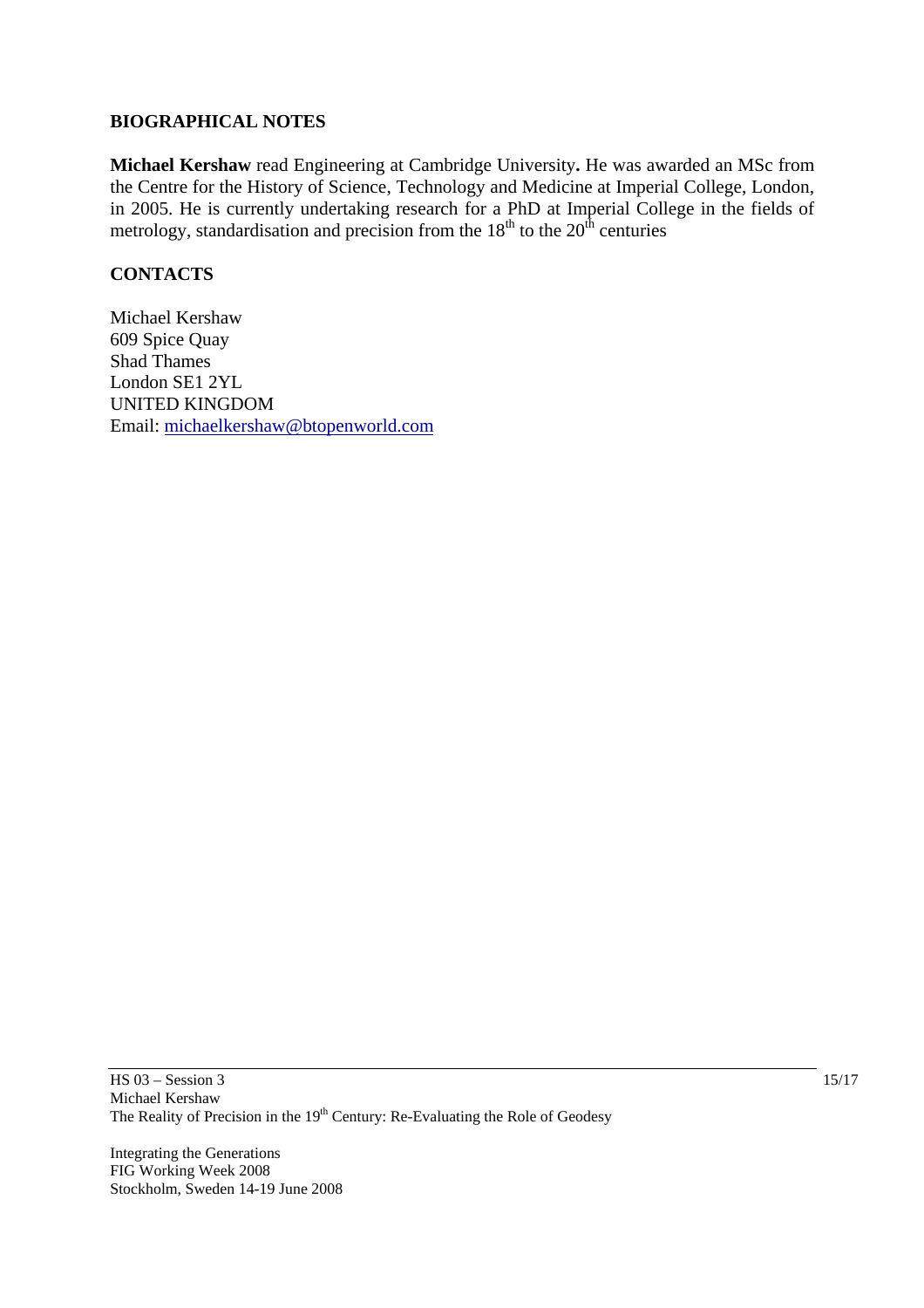#### **BIBLIOGRAPHY**

Metrology in the Industries. (1918-1919) *Proc. Phys. Soc. London,* 31, 1s-29s.

- *Report from the Select Committee on Weights and Measures.* (1862) Sessional Papers [vol. VII, London], .
- Alder, Ken. (2002) *The Measure of All Things.* Great Britain, Little, Brown.
- Alder, Ken. (1995) A Revolution to Measure: The Political Economy of the Metric System in France. In: Norton Wise, M. (ed.) *The Values of Precision.* Princeton, NJ, Princeton University Press, .
- Barnard, F. & Tresca, H. (1867) Appendix 7, Report upon the comparison of an iron meter forwarded to France by the Government of the United States of America [Translation]. *Report of the Superintendent of the Coast Survey 1867,* , .
- Benoit, J. (1900) De la Précision dans la Détermination des Longeurs en Métrologie. In: Guillaume, C. & Poincaré, L. (eds.) *Rapports Présentés au Congrès International de Physique Réuni a Paris en 1900.* Paris, Gauthier-Villars,
- Bigourdan, G. (1901) *Le Système Métrique des Poids et Mesures.* Paris, Gauthier-Villars.
- Bond, George M. (ed.) (1887) *Standards of Length and their Practical Application*. Hartford, Connecticut, Pratt and Whitney Company.
- Bowie, William. (1927) Measurement of Length of Line used in Determination of Velocity of Light. *Astrophysical Journal,* 65, 14-22.
- British Association for the Advancement of Science. (1913) *Reports of the Electrical Standards Committee.* Cambridge, Cambridge University Press.
- Cox, Edward Franklin. (1958) The Metric System: A quarter century of acceptance (1851- 1876). *Osiris,* XIII, 358-379.
- Crosland, M. (1969) The Congress on Definitive Metric Standards, 1798-1799: The First International Scientific Conference? *Isis,* 60, Part 2 (202), 226-231.
- Delambre. (1806-1810) *Base du Système Métrique Décimal, 3 Vols.* Paris, Badouin.
- Favre, Adrien. (1931) *Les Origines du Système Métrique.* Paris, Les Presses Universitaires de France.
- Faye. (1863) Nouvel appareil pour mesurer les bases géodésiques. *Comptes Rendus De L'Académie Des Sciences,* , 372-380.
- Guedj, Denis. (2000) *Le mètre du monde.* , Seuil.
- Guillaume, C. (1902) *La Convention du Mètre et le Bureau International des Poids et Mesures.* Paris, Gauthier-Villars.
- Hallock, William & Wade, Herbert T. (1906) *Outlines of the Evolution of Weights and Measures and The Metric System.* New York, The Macmillan Company.
- Heilbron, J. L. (1990) The Measure of Enlightenment. In: Frangsmyr, Tore, Heilbron, J. L. & Rider, Robin E. (eds.) *The Quantifying Spirit in the Eighteenth Century.* University of California Press, .
- Hirsch, A. & Dumur, J. (1888) La mesuration des bases. In: *Le réseau de triangulation suisse publié par la Commission géodésique suisse.* Zurich, Commission Géodésique Suisse, .
- Hounshell, David A. (1984) *From the American System to Mass Production, 1800-1932.*  Baltimore and London, The John Hopkins University Press.